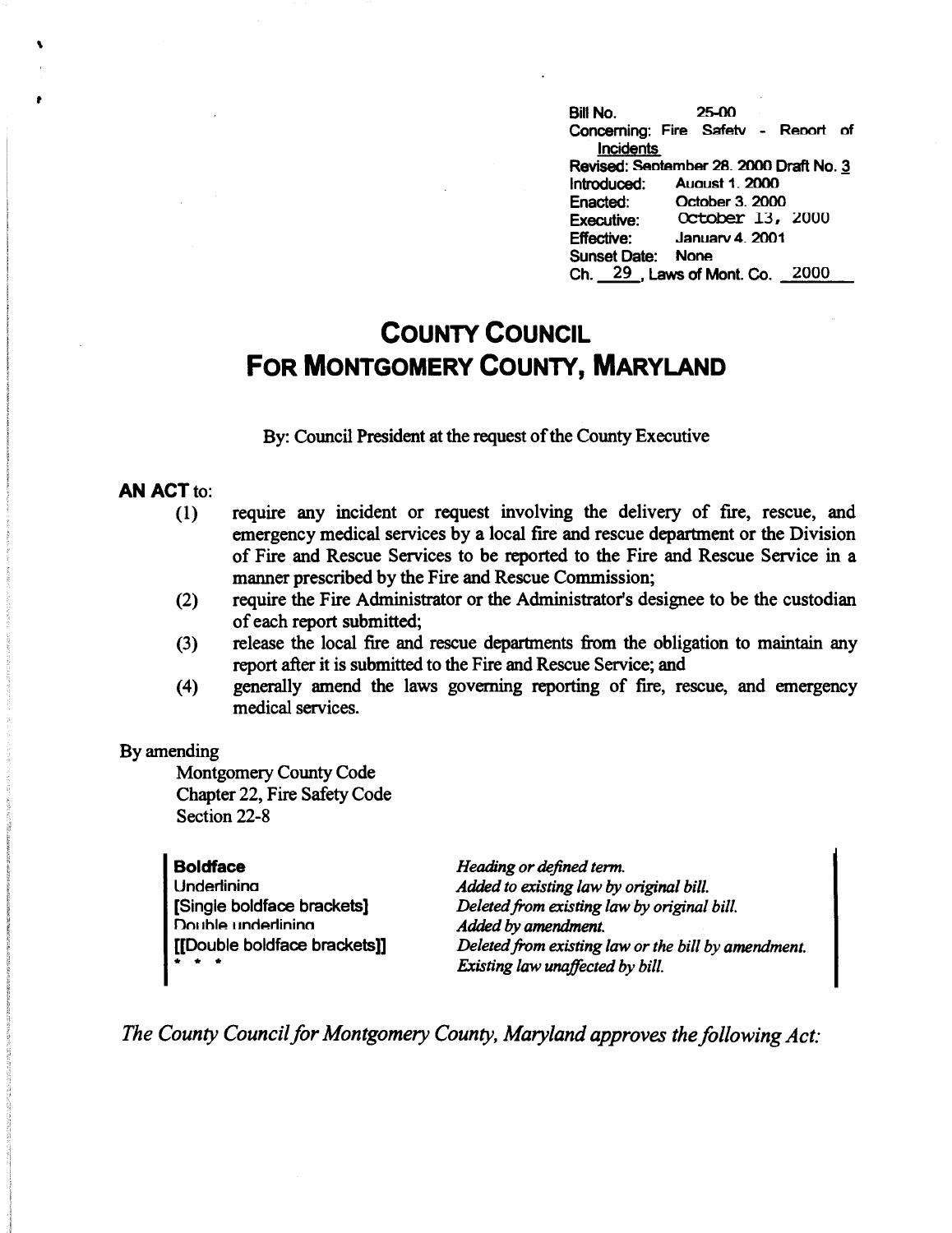$\mathbf{r}$ 

## I **Sec. 1. Section 22-8 is amended as follows:**

### 2 **22-8. Report of [fires) Fire and Rescue Incidents.**

3 (a) [Every fire shall be reported in writing to the department of fire and rescue services by the officer in whose jurisdiction such fire has 4 occurred.] IIEach incident involving the delivery of, or a request to *5*  deliver, fire, rescue or emergency medical services. by thell The 6 Division of Fire and Rescue Services [[or]] and any local fire and rescue 7 department[[1]] must [[be reported]] report each incident involving the 8 delivery of or a request to deliver. fire, rescue or emergency medical 9 services, to the Fire and Rescue Service in a manner prescribed by the 10 Fire and Rescue Commission [[by regulation or Commission policy]]. 11 [Such report shall be in such fonn as shall be prescribed by the director 12 and shall contain a statement of facts relating tol Each report must 13 include: 14

15  $\ell$  the cause, origin, and circumstances of [such] any fire, and

- 16  $[(2)]$  any factors contributing to [the] its spread [of fire][[,]];
- 17 18  $[(3)]$  $(2)$  the nature and extent of any personal injury or illness $[1]$ ; [to persons and extent of damage thereof,]
- 19  $[(4)]$  $(3)$  details of any hazardous materials incident $[[,]]$ ; and

-2-